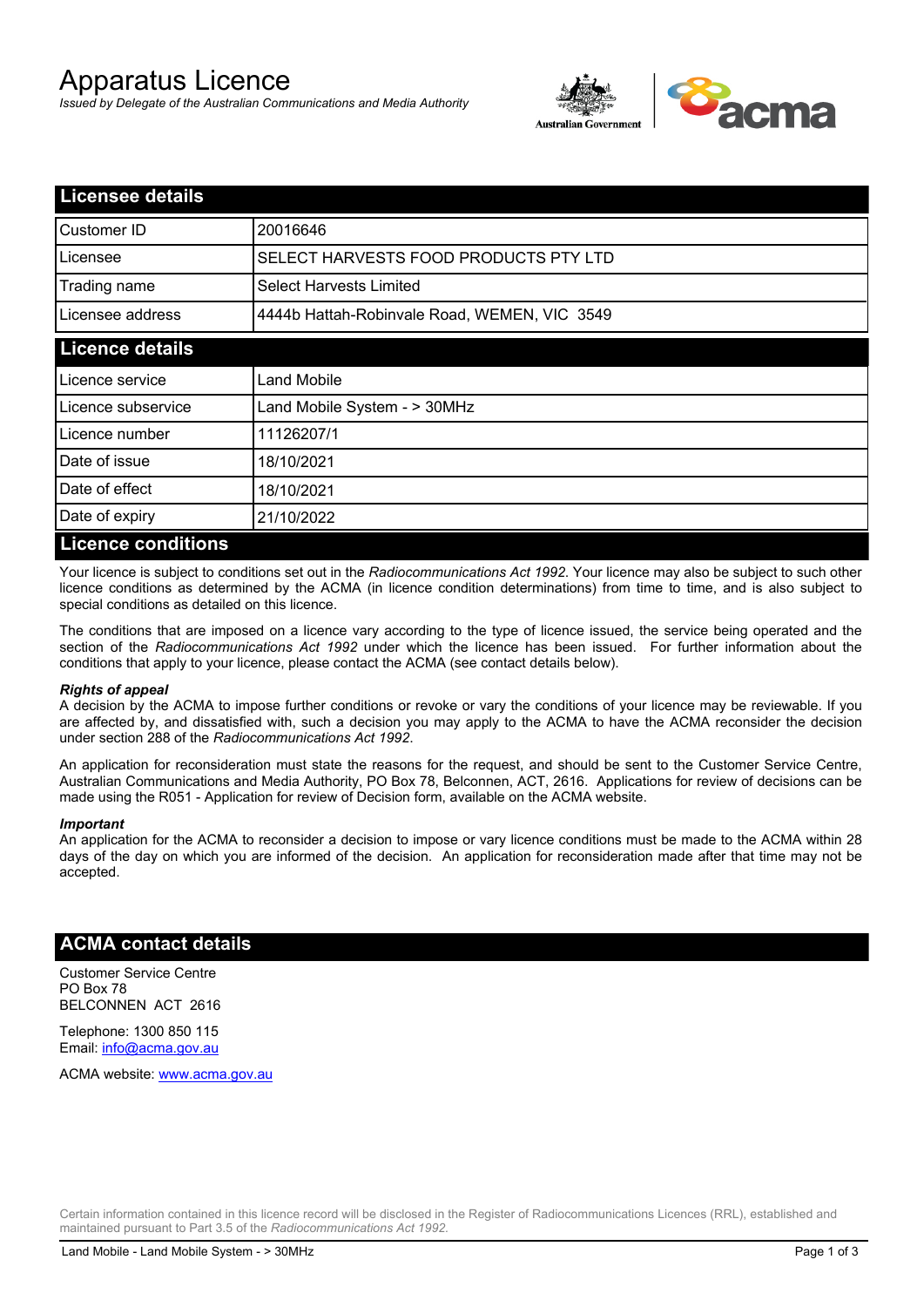# **Advisory Notes applying to licence no.: 11126207/1**

Conditions applicable to the operation of Land Mobile System station(s) authorised under this licence can be found in the Radiocommunications Licence Conditions (Apparatus Licence) Determination and the Radiocommunications Licence Conditions (Land Mobile Licence) Determination. Copies of these determinations are available from the ACMA and from the ACMA home page (www.acma.gov.au).